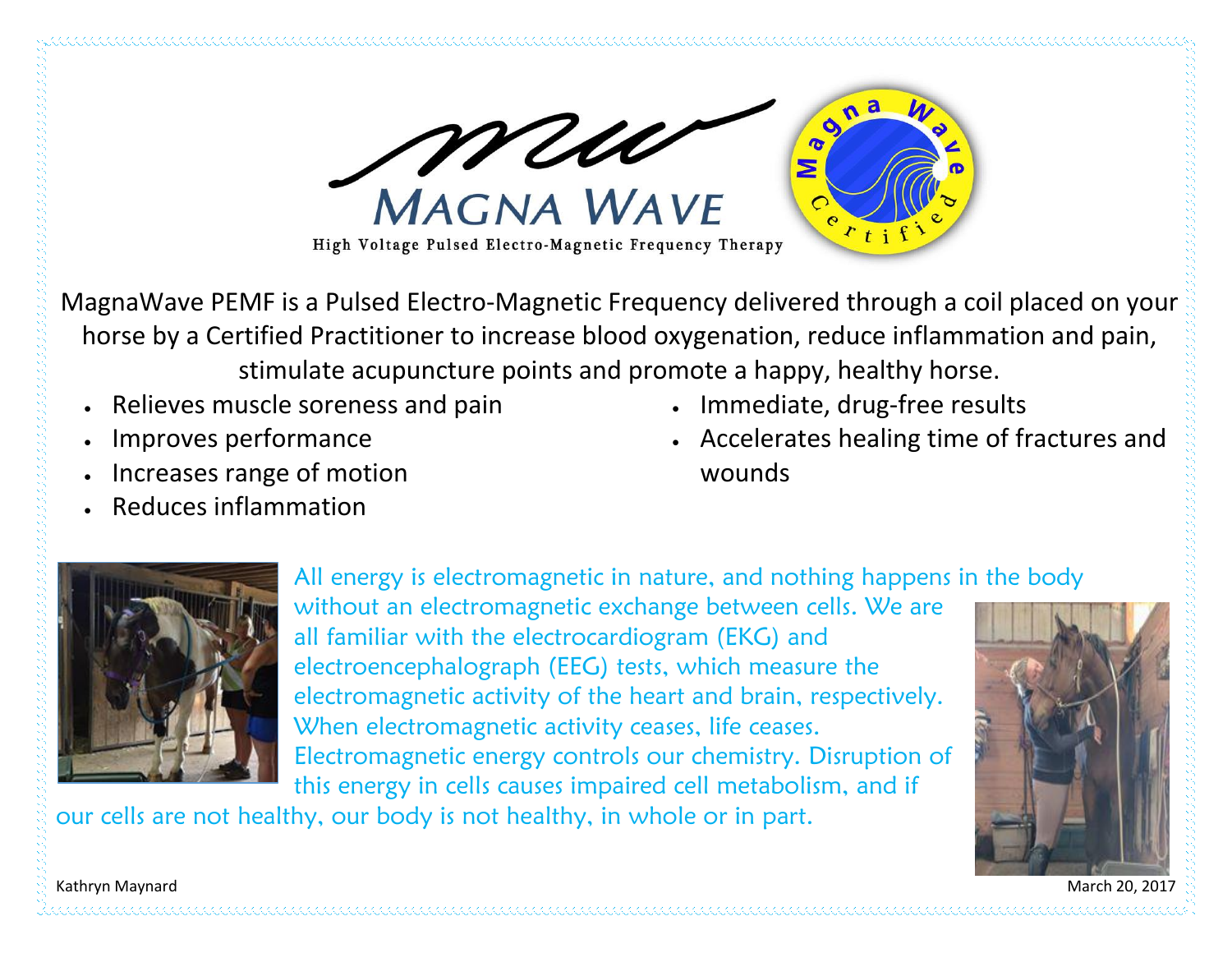### Okay, so…How does it work??

The "action" of a cell occurs at the membrane, which has switches connecting directly to the nucleus (like your keyboard controls what your computer hard drive is doing). As a cell becomes sick, the voltage in the interior of the cell rises. In all sick cells, the membrane electric potential is significantly less negative than normal. This signifies greatly reduced metabolism and energy production, since it takes a lot of the cell's energy to maintain that charge.

#### **WHAT ARE SOME BASIC CELL FUNCTIONS, AND HOW DO MAGNETIC FIELDS FACILITATE THEM?**

## *Some of the basic actions of a cells are to:*

- eliminate waste
- repair and regenerate itself
- perform its predetermined functions based on the cell's type and location in the body.



- x Magnetic fields cause or increase motion of ions and electrolytes in the tissues and fluids of the body.
- x This movement stimulates a vast array of chemical and electric actions in the tissues of the body, helping them to rebalance or heal themselves where necessary All cells need energy to function.
- x Cellular energy requires ATP (Adenosine Triphosphate) and is fundamental to all cell and body functions and is necessary to sustain life itself. ATP regulates cell metabolism by transporting chemical energy within our cells.
- Low ATP levels cause our cells to be sick, and decreases their ability to heal, regenerate, or function properly.
- x Through the increased motion of ions and electrolytes, magnetic fields help cells increase their energy (or "charge") by up to 500%.

# **Putting it simply, PEMF is a "massage for your cell membranes."**

- x Preserving and restoring the membrane with this energy can make way for a damaged cell to divert its precious energy resources to heal rather than simply stay alive.
- x Additionally, it induces the growth of new blood vessels by stimulating your vascular endothelial cells (vessel inner lining) to release growth factors.
- This may be one of its mechanisms in its fostering repair of complex fractures (and in healing other tissues)

#### Kathryn Maynard March 20, 2017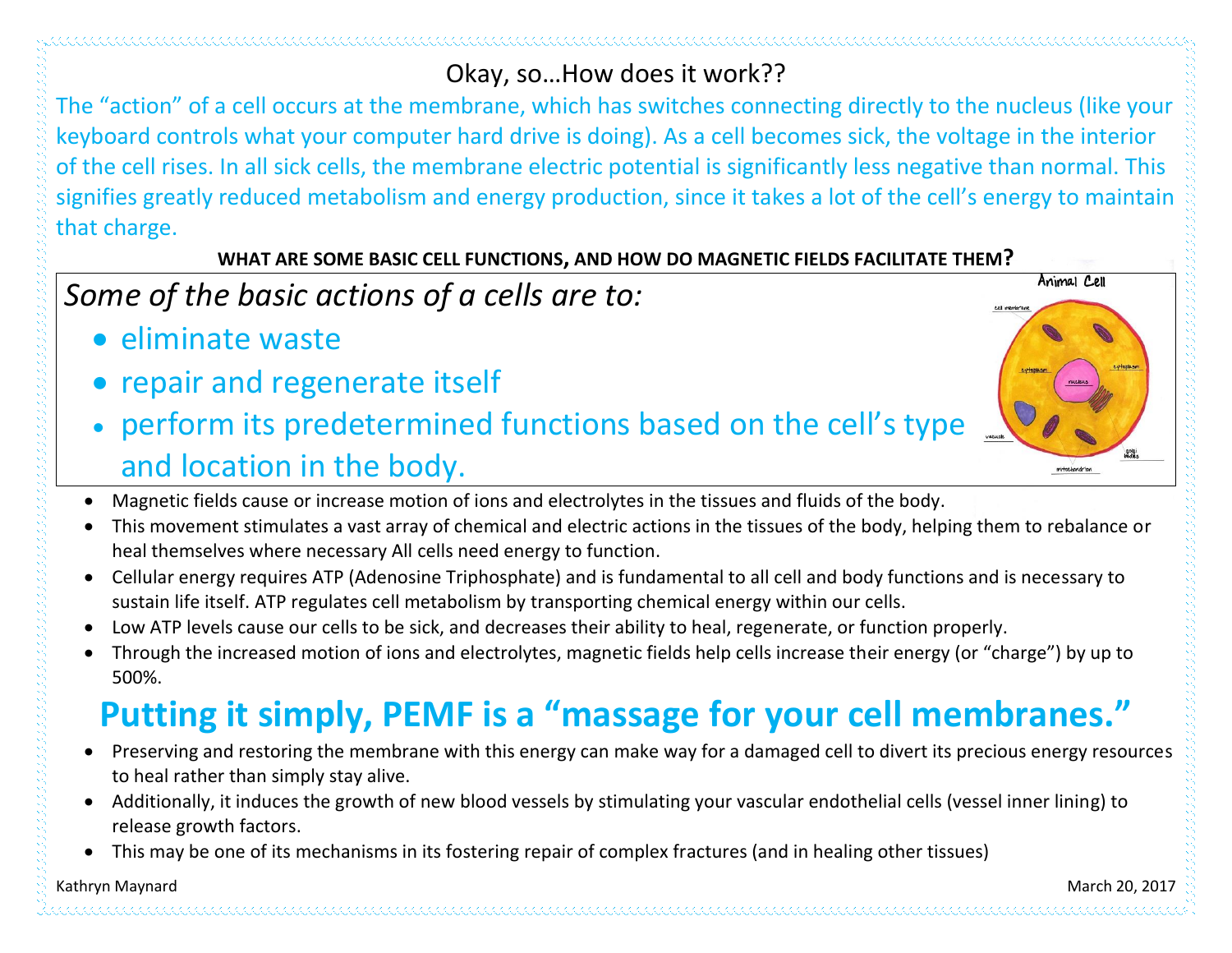# **Pre-Event Protection and Post-Event Recovery**



Cellular "injury", the state of a cell when it is not healthy, leads to disease conditions.

Kathryn Maynard March 20, 2017 Magnetic fields protect against cell injury by improving circulation, repair processes, energy, and increasing special stress help proteins in the cells. These proteins are used to prevent cell breakdown and wear and tear, as well as help speed recovery from injury.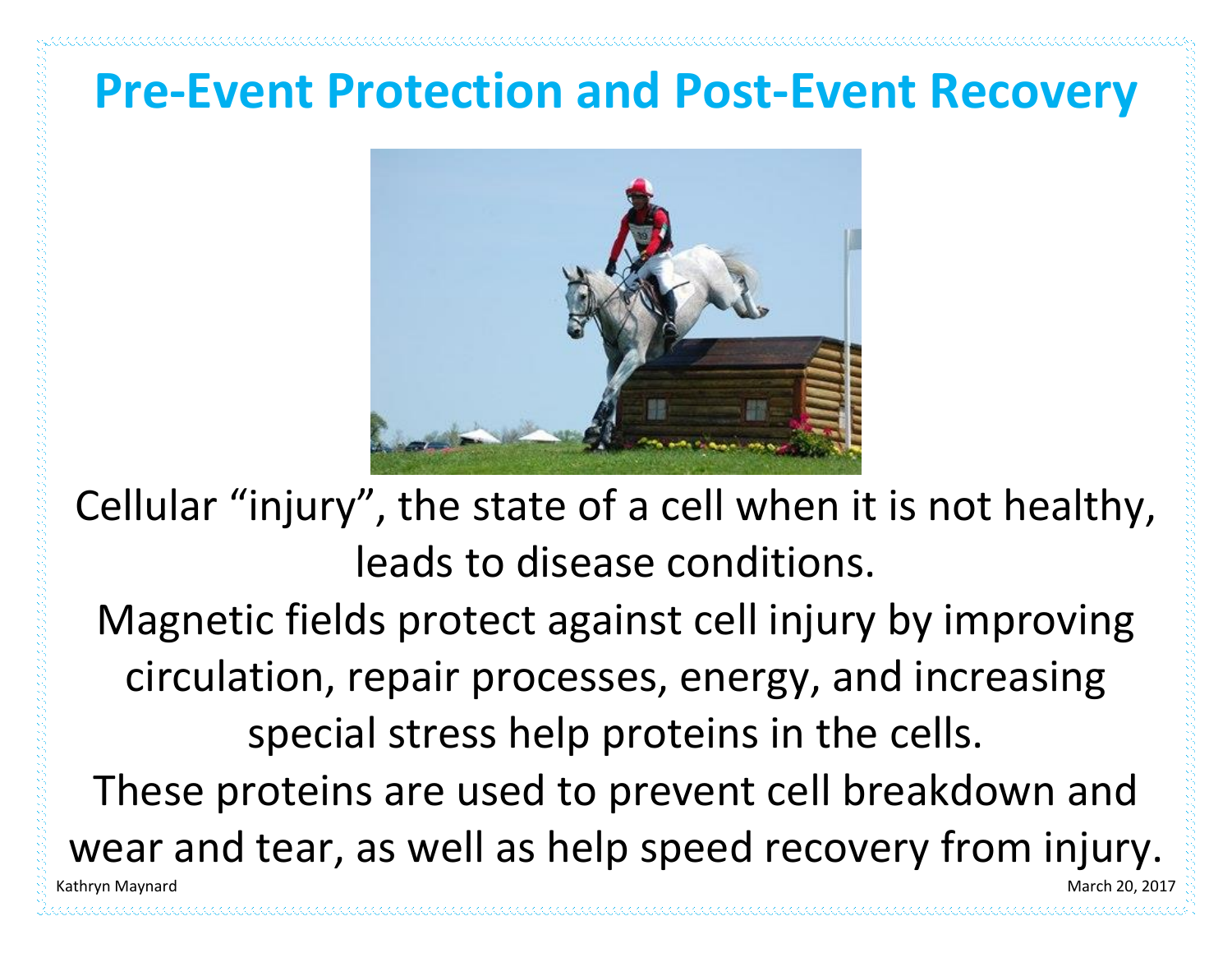#### **Why is treatment at the cellular level so important?**

Magnetic fields affect the charge of the cell membrane, which allows membrane channels to open.

By opening cell channels, nutrients are better able to enter the cell, and waste is more easily eliminated from the cell.

This helps to rebalance and restore optimum cell function. If you restore enough cells, they will all work more efficiently.

Cells of the same type come together to make tissues, and those tissues come together to make organs.

So, by restoring or maintaining cellular function, you will, in turn, restore or maintain organ function, allowing the entire body to function better.

#### **Will Magna Wave PEMF replace need for medications?**

While PEMFs will not cure diabetes, heart disease, arthritis, or cancer, they still can make a huge improvement in overall function and symptom relief, and can be used alongside other treatments, including medication, for even better results.

In many cases, PEMFs can be used to replace or reduce pain medications and other anti-inflammatories, but they should not be depended on as the primary treatment without discussion with an appropriate health care professional.

They can become a primary treatment once a proper diagnosis and treatment plan are developed and the need for medication is reduced or eliminated.

#### **How often should I do treatments? Daily, or only as problems arise?**

Magnetic fields selected for treatment simultaneously provide health maintenance, not just treatment. PEMFs used frequently would be an important part of any prevention or health maintenance program, in addition to any treatment program. Magnetic therapies are usually complementary to other therapies, and they usually enhance each other's benefits.

#### **What can you do to improve the effects of PEMFs in the body?**

Since most of the effects of magnetic fields happen because of how they act on ions, especially calcium, sodium, potassium, and magnesium, these ions and electrolytes need to be at the right levels in the body. • It is difficult to heal depleted tissues without sound nutrition. • Supplements may also be quite helpful for magnetic therapy to be most effective. • Many feel that proper magnesium supplementation and adequate amounts of daily water is very helpful to enhance the effects.

#### **Is PEMF like a TENS machine?**

With any external electrical stimulation, the current will follow the path of least resistance from your skin to your tissues. That often gives some tissues more current than they require and other tissues less than they need. This is a limitation of external electrical devices and possibly why sometimes they don't help. However, magnetic fields penetrate through and through, so that your tissues get the benefit of microcurrents generated on site! • With PEMF, the electrodes never touch you. You are bathed in a magnetic field. It turns out that your body is "transparent" to the field. Unlike electricity, which meets resistance, a magnetic field is virtually unaltered going through your body. When the magnetic field pulsates, it generates electrical flow (microcurrents) throughout the distribution of the pulsating magnetic field. These micro currents generate right inside the target tissues. They're no longer dependent on an unobstructed electrical flow from electrodes on your skin.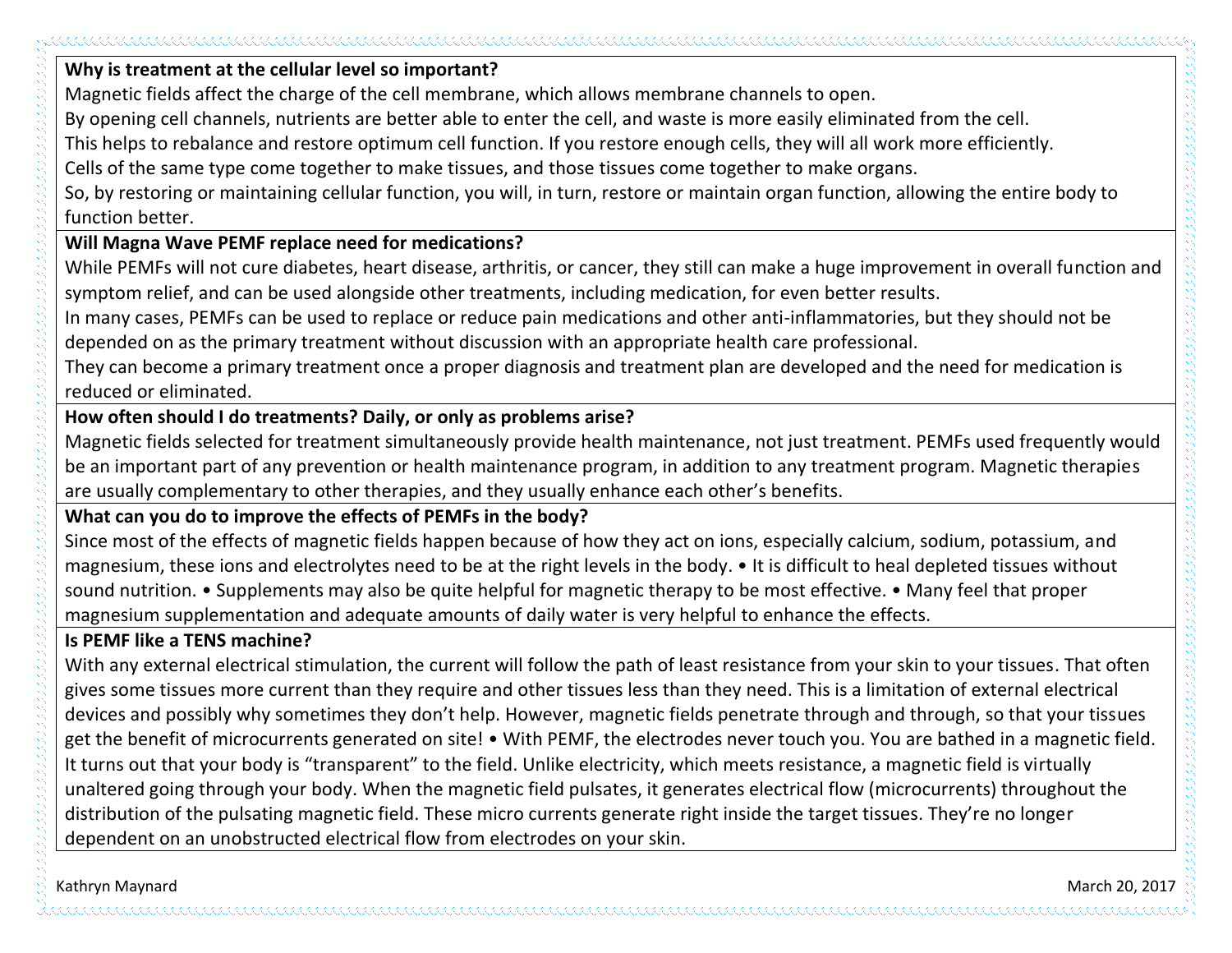## **WHAT ARE SOME OF THE BASIC BENEFICIAL ACTIONS PEMFS WILL HAVE IN THE BODY?**



Kathryn Maynard March 20, 2017